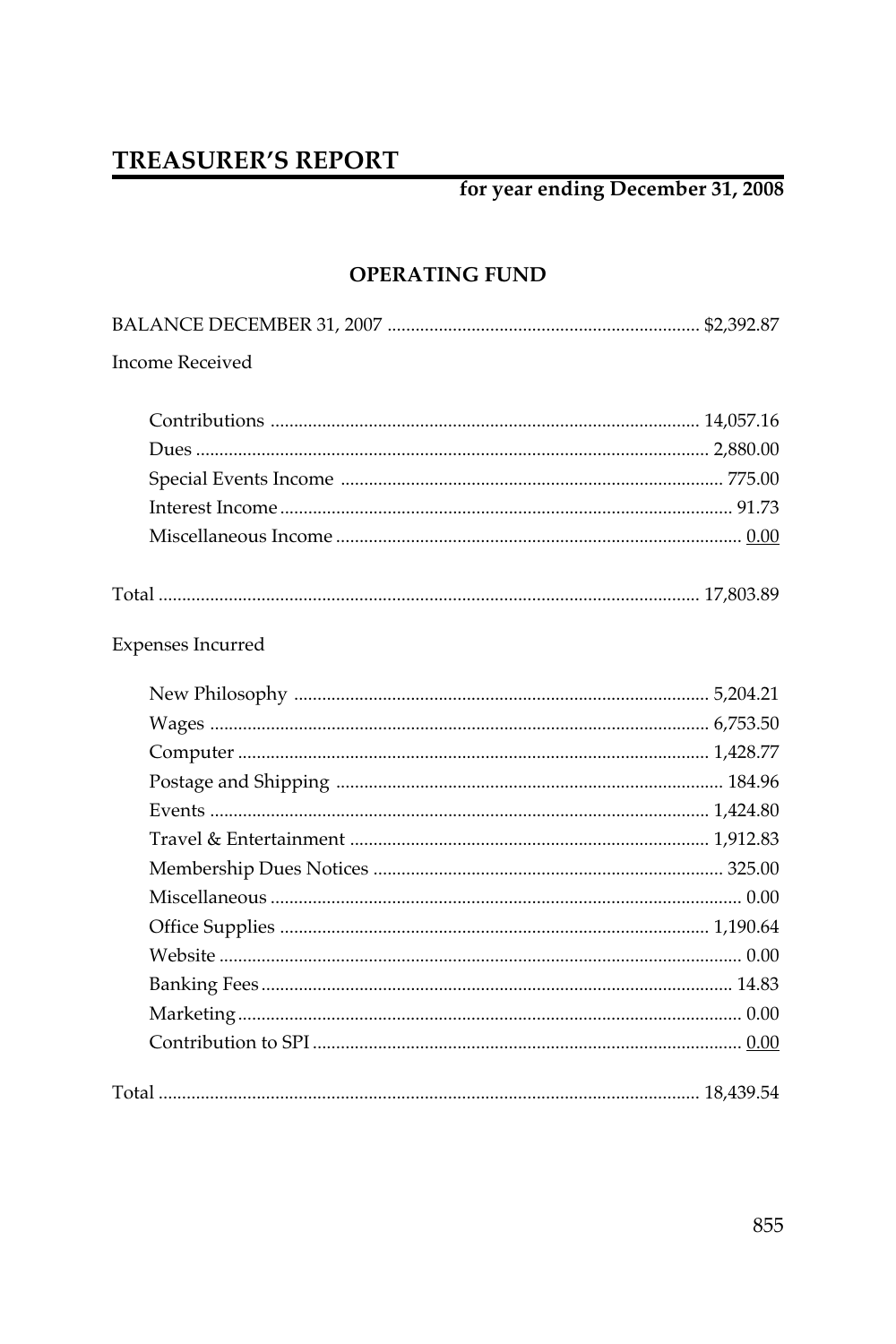## THE NEW PHILOSOPHY, July-December 2009

### OPERATING FUND ASSETS

## **PUBLICATION FUND**

| <b>Income Received</b>  |  |
|-------------------------|--|
|                         |  |
|                         |  |
|                         |  |
| Expenses Incurred       |  |
|                         |  |
|                         |  |
|                         |  |
|                         |  |
|                         |  |
|                         |  |
|                         |  |
|                         |  |
|                         |  |
| PUBLICATION FUND ASSETS |  |

#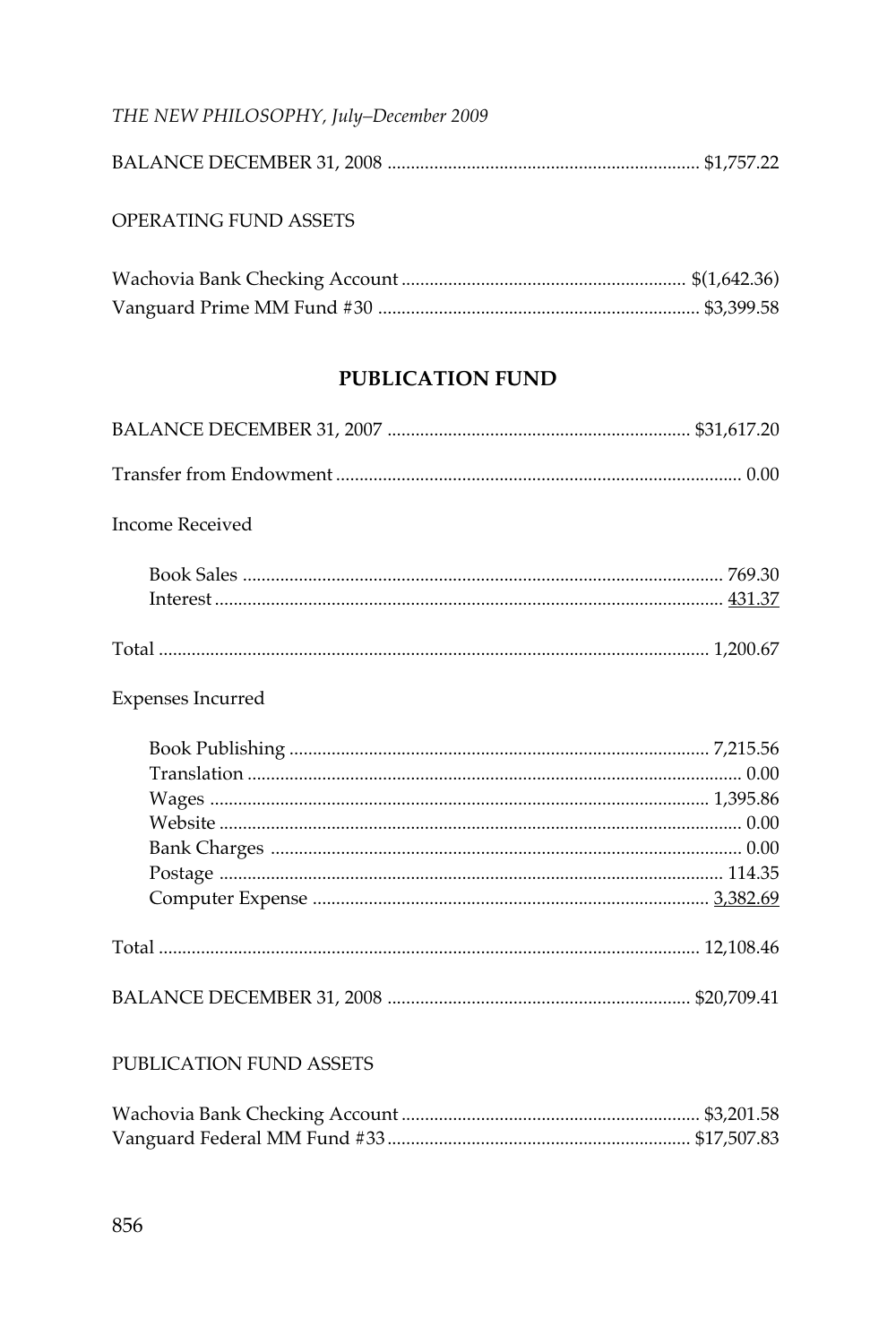## **TREASURER'S REPORT**

#### **ENDOWMENT FUND**

|--|--|

#### **Income Received**

## Expenses Incurred

#### ENDOWMENT FUND ASSETS

## Vanguard Group Investments